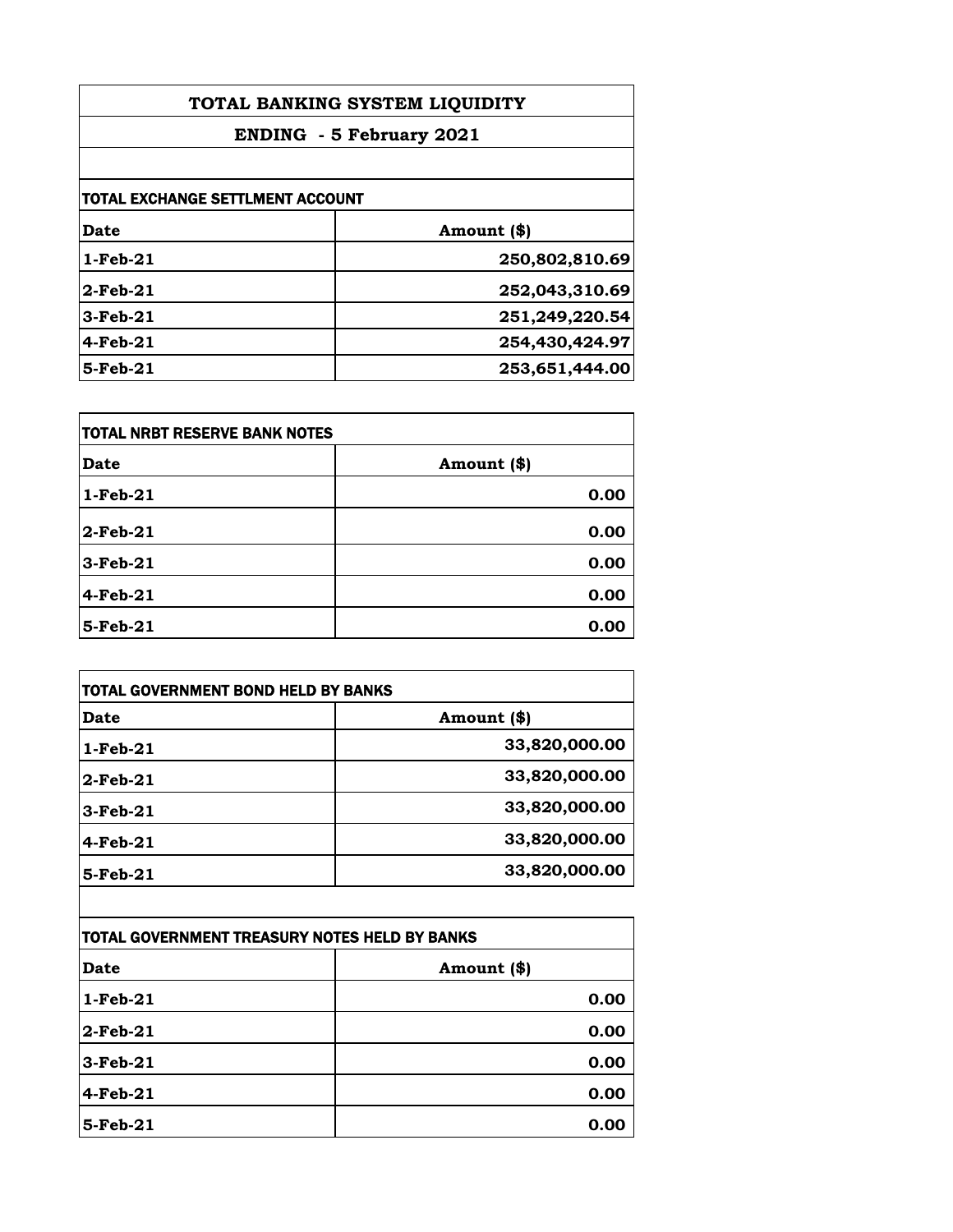| TOTAL BANKING SYSTEM LIQUIDITY<br><b>ENDING -12 February 2021</b> |                |                                         |             |
|-------------------------------------------------------------------|----------------|-----------------------------------------|-------------|
|                                                                   |                | <b>TOTAL EXCHANGE SETTLMENT ACCOUNT</b> |             |
|                                                                   |                | Date                                    | Amount (\$) |
| 8-Feb-21                                                          | 252,140,285.73 |                                         |             |
| $9$ -Feb-21                                                       | 250,093,238.34 |                                         |             |
| $10$ -Feb- $21$                                                   | 250,430,731.27 |                                         |             |
| 11-Feb-21                                                         | 253,083,479.65 |                                         |             |
| $12$ -Feb- $21$                                                   | 251,868,803.91 |                                         |             |

| TOTAL NRBT RESERVE BANK NOTES |             |
|-------------------------------|-------------|
| <b>Date</b>                   | Amount (\$) |
| 8-Feb-21                      | 0.00        |
| $9$ -Feb-21                   | 0.00        |
| $10$ -Feb- $21$               | 0.00        |
| 11-Feb-21                     | 0.00        |
| 12-Feb-21                     | 0.00        |

| <b>TOTAL GOVERNMENT BOND HELD BY BANKS</b> |               |
|--------------------------------------------|---------------|
| Date                                       | Amount (\$)   |
| 8-Feb-21                                   | 33,820,000.00 |
| $9-Feb-21$                                 | 33,820,000.00 |
| 10-Feb-21                                  | 33,820,000.00 |
| 11-Feb-21                                  | 33,820,000.00 |
| 12-Feb-21                                  | 33,820,000.00 |

| TOTAL GOVERNMENT TREASURY NOTES HELD BY BANKS |             |
|-----------------------------------------------|-------------|
| <b>Date</b>                                   | Amount (\$) |
| 8-Feb-21                                      | 0.00        |
| $9-Feb-21$                                    | 0.00        |
| 10-Feb-21                                     | 0.00        |
| 11-Feb-21                                     | 0.00        |
| 12-Feb-21                                     | 0.00        |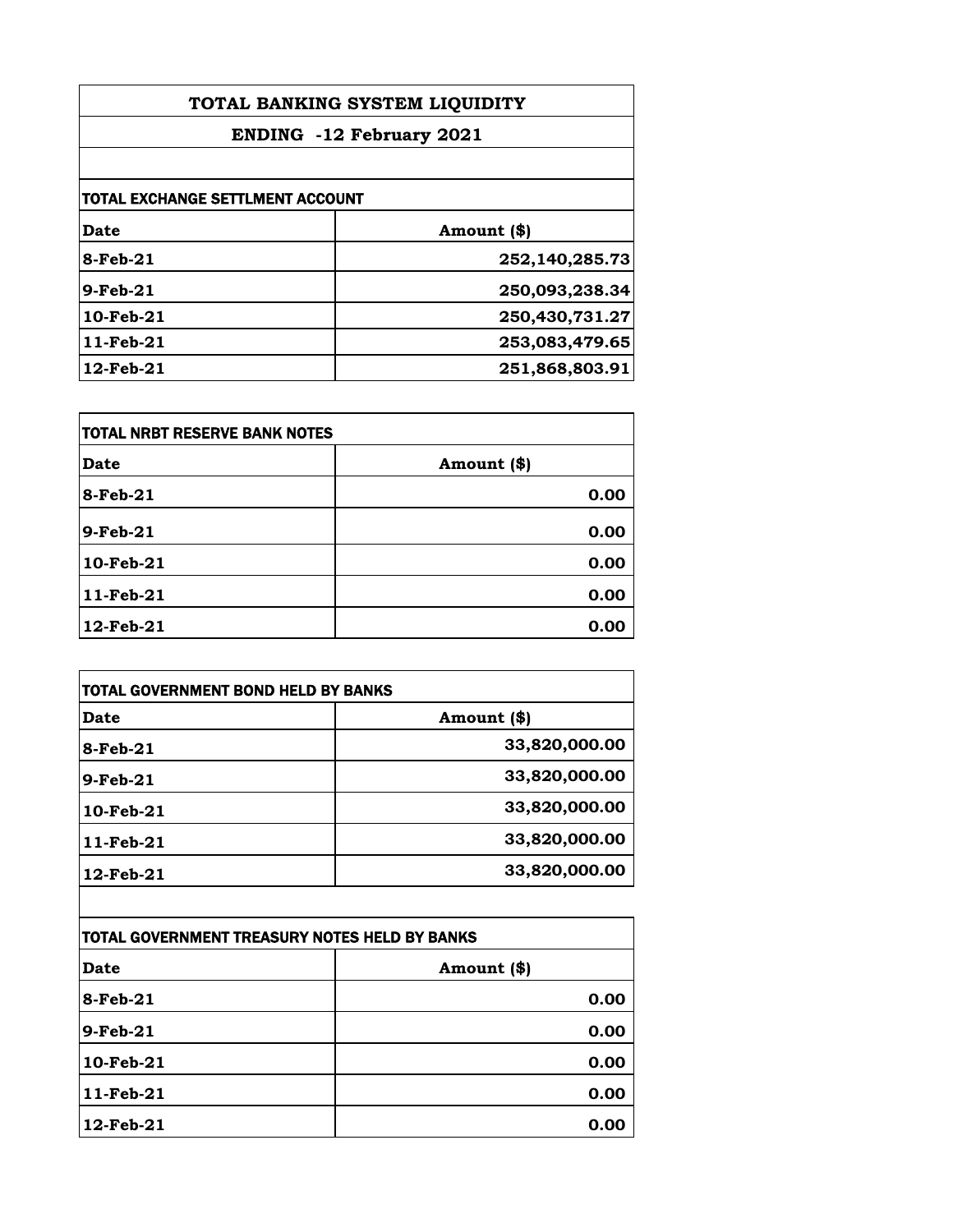| TOTAL BANKING SYSTEM LIQUIDITY<br><b>ENDING -19 February 2021</b> |                   |                                         |             |
|-------------------------------------------------------------------|-------------------|-----------------------------------------|-------------|
|                                                                   |                   | <b>TOTAL EXCHANGE SETTLMENT ACCOUNT</b> |             |
|                                                                   |                   | <b>Date</b>                             | Amount (\$) |
| 15-Feb-21                                                         | 251,947,915.82    |                                         |             |
| 16-Feb-21                                                         | 251, 267, 438. 72 |                                         |             |
| 17-Feb-21                                                         | 249,753,670.12    |                                         |             |
| 18-Feb-21                                                         | 252,837,631.55    |                                         |             |
| 19-Feb-21                                                         | 252,484,080.99    |                                         |             |

| itotal NRBT RESERVE BANK NOTES |             |
|--------------------------------|-------------|
| <b>Date</b>                    | Amount (\$) |
| 15-Feb-21                      | 0.00        |
| 16-Feb-21                      | 0.00        |
| 17-Feb-21                      | 0.00        |
| 18-Feb-21                      | 0.00        |
| 19-Feb-21                      | 0.00        |

| <b>TOTAL GOVERNMENT BOND HELD BY BANKS</b> |               |
|--------------------------------------------|---------------|
| Date                                       | Amount (\$)   |
| 15-Feb-21                                  | 33,820,000.00 |
| 16-Feb-21                                  | 33,820,000.00 |
| 17-Feb-21                                  | 33,820,000.00 |
| 18-Feb-21                                  | 33,820,000.00 |
| 19-Feb-21                                  | 33,820,000.00 |
|                                            |               |

| TOTAL GOVERNMENT TREASURY NOTES HELD BY BANKS |             |
|-----------------------------------------------|-------------|
| <b>Date</b>                                   | Amount (\$) |
| 15-Feb-21                                     | 0.00        |
| 16-Feb-21                                     | 0.00        |
| 17-Feb-21                                     | 0.00        |
| 18-Feb-21                                     | 0.00        |
| 19-Feb-21                                     | 0.00        |